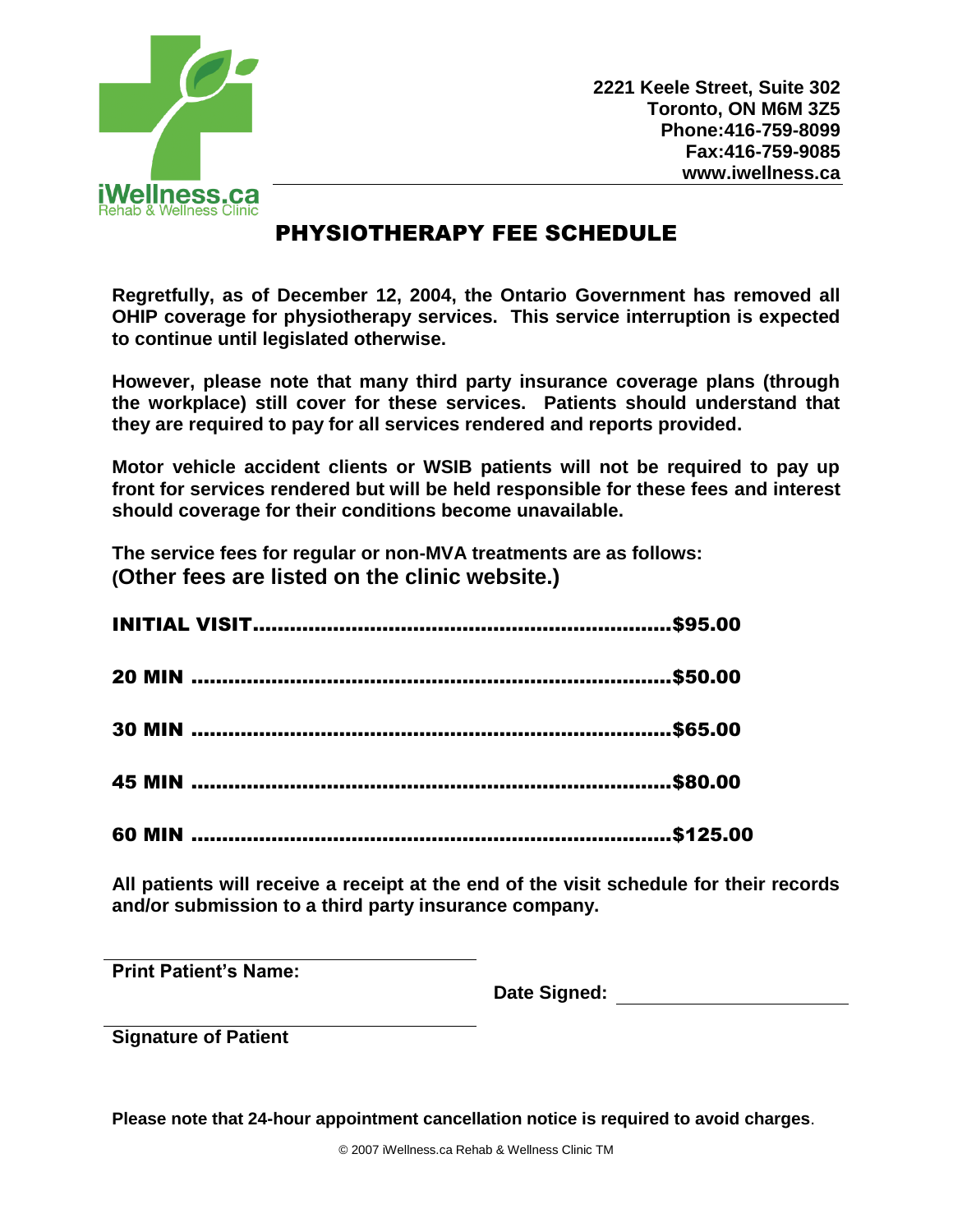

**2221 Keele Street, Suite 302 Toronto, ON M6M 3Z5 Phone:416-759-8099 Fax:416-759-9085 www.iwellness.ca**

## I N F O R M E D C O N S E N T FOR PHYSIOTHERAPY

**I hereby request and consent to the performance of Physiotherapy Treatment and assessment including various modes of physical therapy on me by the Physiotherapist named below.**

**I have had an opportunity to discuss with the Physiotherapist named below, the nature and purpose of Physiotherapy Treatments and any other related procedures. I understand that results are not guaranteed.** 

**I further understand and am informed that, as in all health care, there are some very slight risks to treatment, including, but not limited to, muscle strains and sprains, disc injuries, and strokes, I do not expect the doctor or health professional named below to be able to anticipate and explain all risks and complications and I wish to rely on the Physiotherapist to exercise judgment during the course of the procedure which they feel at the time, based upon the facts then known, is in my best interests.** 

**I have read the above consent. I have also had an opportunity to ask questions about content, and by signing below I agree to the above mentioned therapeutic procedure. I intend this consent form to cover the entire course of treatment for my present condition.** 

**TO BE COMPLETED BY PATIENT:** 

| <b>Print Patient's Name:</b> |  |
|------------------------------|--|
|                              |  |

| <b>Signature of Patient:</b> |  |
|------------------------------|--|
|------------------------------|--|

**Date Signed: \_\_\_\_\_\_\_\_\_\_\_\_\_\_\_\_\_\_\_\_\_\_\_\_\_\_\_\_\_\_\_\_\_\_\_\_**

## **OFFICE USE ONLY**

**Name: \_\_\_\_\_\_\_\_\_\_\_\_\_\_\_\_\_\_\_\_\_\_\_\_\_\_\_\_\_\_\_\_\_\_\_\_\_\_\_\_**

 **Date: \_\_\_\_\_\_\_\_\_\_\_\_\_\_\_\_\_\_\_\_\_\_\_\_\_\_\_\_\_\_\_\_\_\_\_\_\_\_\_\_**

**Signature:** *Complete and <b>Complete*  $\sim$ 

**Please note that 24-hour appointment cancellation notice is required to avoid charges**.